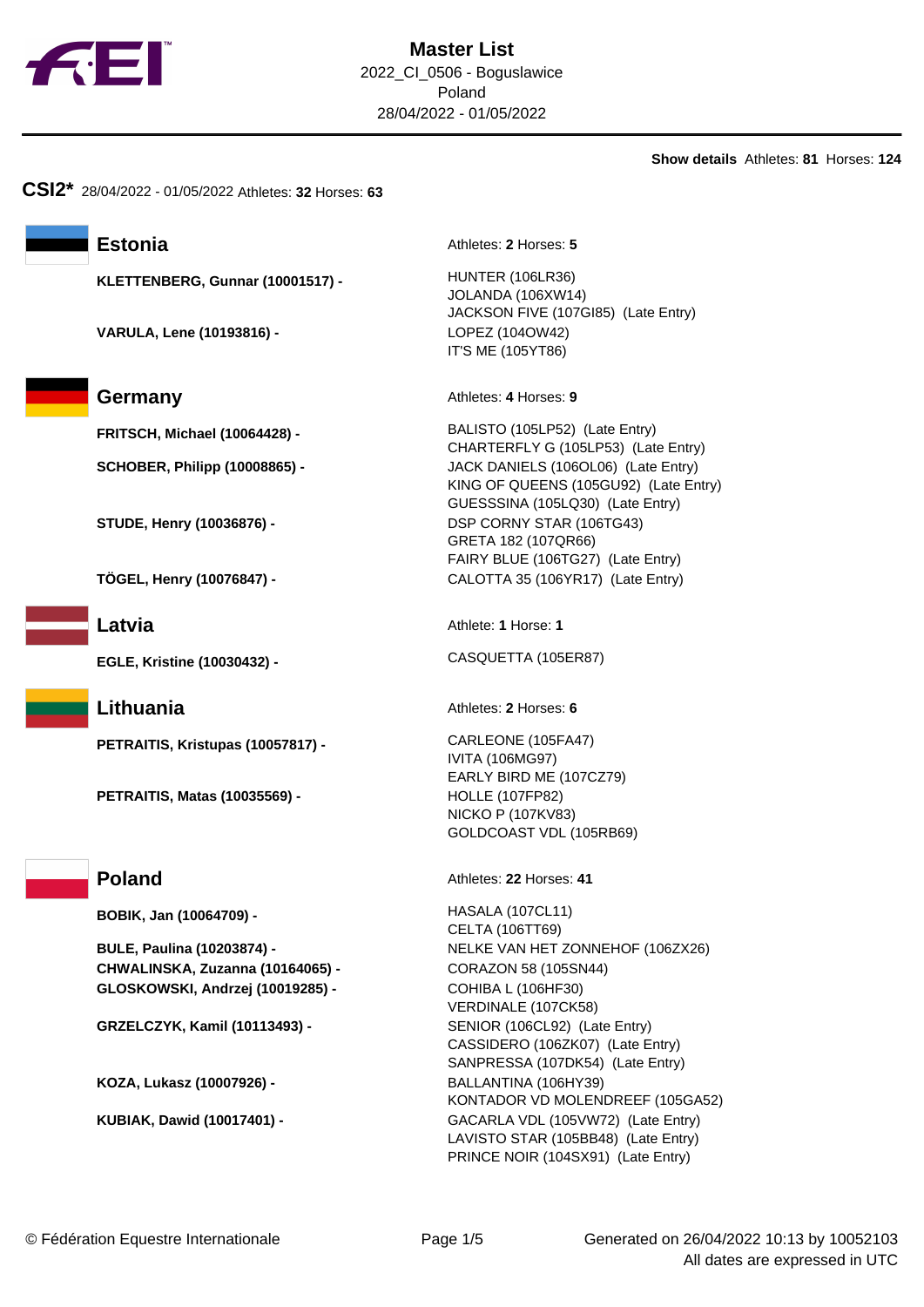

**KUBIAK, Jakub (10165106) -** QUILIBET (102QO60)

**KUBIK, Natalia (10197477) -** CATALAYA (105PT18)

**MACIESZCZAK, Ewa (10220975) -** CALOTTA (105QT84)

**MALEPSZY, Matylda (10148004) -** CORD-M (106XC21)

**MORDAKA, Patryk (10115079) -** DIATENDRA (106ZK04) (Late Entry) **NIEUZYLA, Leszek (10063766) -** CHACORNETO (107CK66)

**OSTROWSKA, Adrianna (10065898) -** OMARA VD WELLINGTON (106LY12)

**RZYCKA, Olga (10205314) -** GENTLEMEN (106UJ87)

**SKIBA, Dawid (10009140) -** TAMAGOTCHI (107PE84)

**WASILEWSKI, Lukasz (10034437) -** KREKWAKWOU C (107EO11) **WERELICH, Zuzanna (10185946) -** CRICOVA L (106QO14) (Late Entry)

CORIWAY (105OJ24) **KUBIAK, Michal (10064544) -** FLORYDA (106UW95) (Late Entry) ZINE BLUE (107HC92) **KUFEL, Artur (10083063) -** ELANO (104YA81) (Late Entry) KORINA (106HI59) (Late Entry) SECRET WEAPON L (105KM78) CONSENSUS (105SX28) **NAJDZIONEK, Szymon (10137239) -** CHUPA CHUPS BS (106AU51) (Late Entry) CASVELLE (105QP98) KARTOUCHE VAN DE PLANTAANHOEVE (105BD64) KAROLA BS (106ZS88) HAGADIR DE L'EPINETTE (105XN60) KROS Z (106XZ80) ZANZIBAR L (106HF84) ODILON VAN HET BEVRIJDTHOF (106HF29) **SZMYTKA, Michalina (10115038) -** COMET 235 (104LH55) (Late Entry)

**Ukraine** Athlete: **1** Horse: **1** 

**TSAPIN, Artem (10179885) -** ROSOMAK (106TE59) (Late Entry)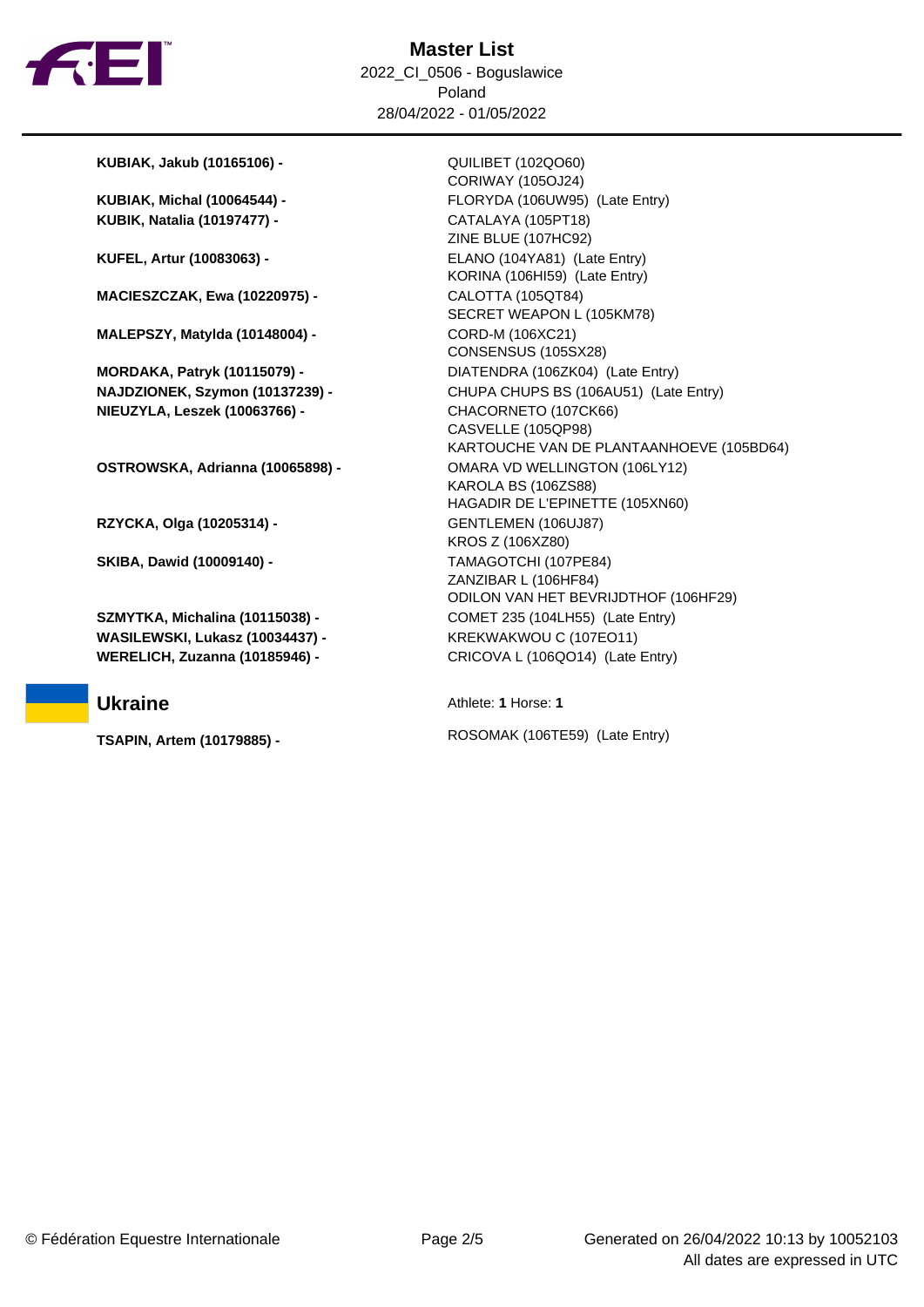

**CSI1\*** 28/04/2022 - 01/05/2022 Athletes: **33** Horses: **39**

**KLETTENBERG, Gunnar (10001517) -** KONRAD (107FN47) (Late Entry)



**EGLE, Kristine (10030432) -** CINCINATTI Z (104UR47)

**BOBIK, Jan (10064709) -** ILANIA (107NQ26) **BULE, Paulina (10203874) -** ALMQUIST (105MZ99) **FERENC, Zofia (10280828) -** ANTYLYA (106DF58) (Late Entry) **GLOSKOWSKI, Andrzej (10019285) -** MONTENEA Z (107AD14) **GRZELCZYK, Kamil (10113493) -** CHIANTOS (106EB65) (Late Entry) **KOWALCZYK, Hubert (10279409) -** TACYT (107SZ63) (Late Entry) **KRZESLAK, Emilia (10187764) -** GOLDEN II (106EB71) (Late Entry) **KUBIAK, Dawid (10017401) -** MAESTRO (106CF82) (Late Entry) **KUBIAK, Jakub (10165106) -** FERLINA (105MP96) **KUCHARSKA, Antonina (10237523) -** ORIDA-M (105GX47) (Late Entry) **LEWINSON, Julia (10233006) -** UTA (106NZ85)

**MATYJASIK, Patrycja (10225363) -** KALILA J (107BV44) **MICHALAK, Zofia (10226564) -** FARAMEE M (105FX87)

**MICHALOWSKA, Natalia (10253964) -** CALLIA-L (107KW12) **NIEUZYLA, Leszek (10063766) -** SEBBEL (107SJ39) **OSTROWSKA, Adrianna (10065898) -** LERTANA VDL (107LU82)

**OSTROWSKA, Oliwia (10221673) -** ENDLESS LOVE (104TO53)

**PAWLOWSKA, Kornelia (10228940) -** I'M THE BEST RED WINE (107SB96) **RZYCKA, Olga (10205314) -** AUTOPILOT Z (106AV15) (Late Entry) **SPUTOWSKI, Mateusz (10178481) -** KILLER BOY (106ZJ93) (Late Entry) **SZYNKOLEWSKA, Agnieszka (10277547) -** MAXIMUS (107PM02) **URBANSKA, Natalia (10225420) -** JUDSON (103PF73)

**ZABOWSKA-ZYCHOWICZ, Nelly (10262035) -** JUKATAN (107NI81) **ZIELINSKA, Maja (10280829) -** GALOPADA (106VB17) (Late Entry)

**Estonia** Athlete: **1** Horse: **1** 

**Germany** Athlete: **1** Horse: **1** 

**TÖGEL, Henry (10076847) -** HANA 6 (107GE44) (Late Entry)

**Latvia** Athlete: **1** Horse: **1** 

# **Poland** Athletes: **30** Horses: **36**

**KAROLAK, Julia (10227598) -** COCO CHANEL (107CV66) (Late Entry) CHANTALL VAN DE CALIDRIO (107EP15) PRINCESSA I G. (107CM67) **MITMAN, Amelia (10210157) -** ECLIPSE DE CAVILLY (106UB85) (Late Entry) DEMUR (106ZA03) LENTOLINA-S (107FH34) **SUCHTA, Hubert (10281080) -** BANQUISE DE RIVERLAND (107DK98) (Late Entry) **SZMYTKA, Michalina (10115038) -** UN RIO VAN TER MOUDE (107HJ33) (Late Entry) CALISIA (107NL99) **WUTKOWSKA, Julia (10279125) -** BELLA BELLISIMA (104YG72) (Late Entry) CERSANIA (107SY83) (Late Entry)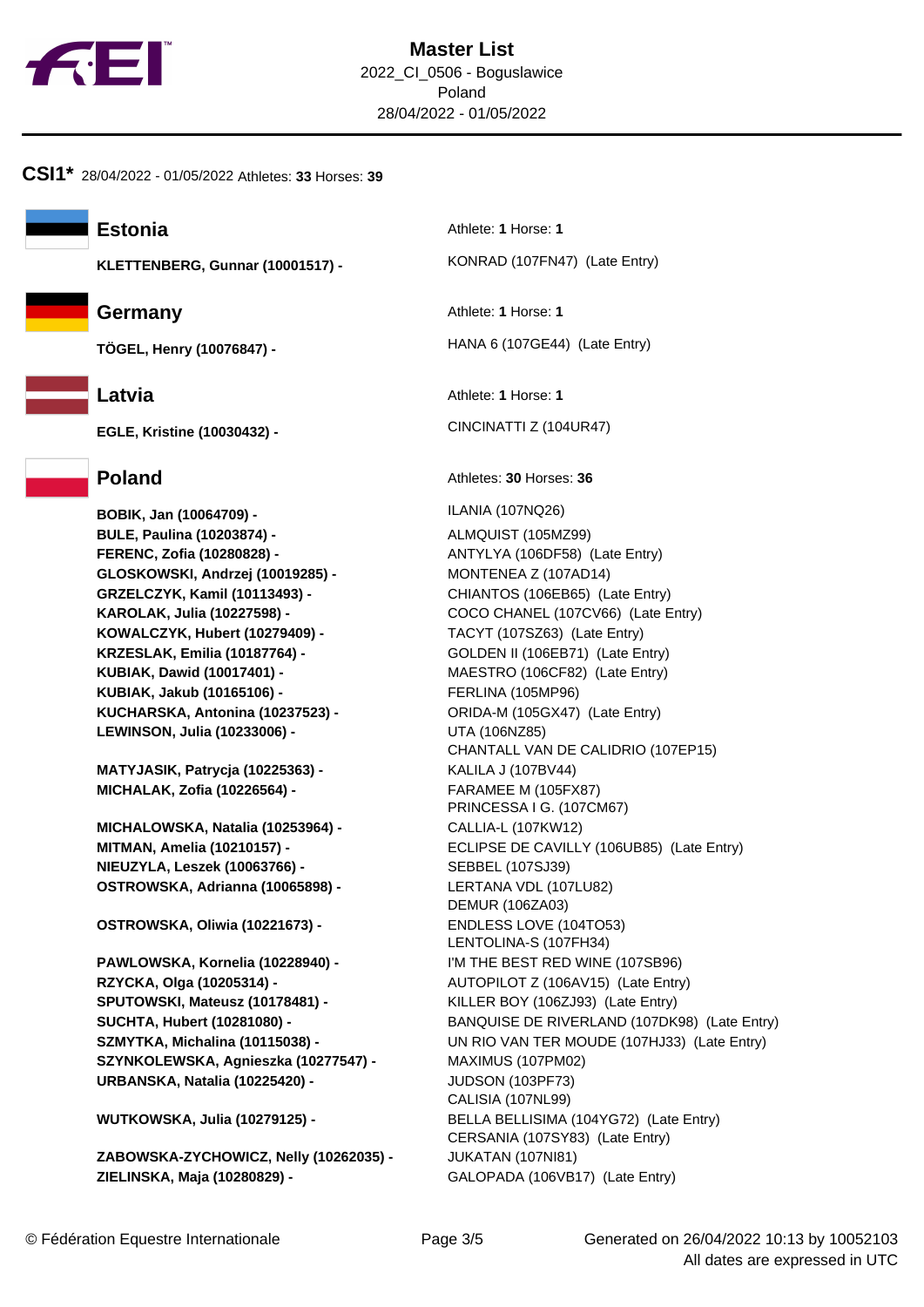

**ZUBCZYNSKA, Amelia (10217172) -** SHAKKATO PB Z (107QY30)